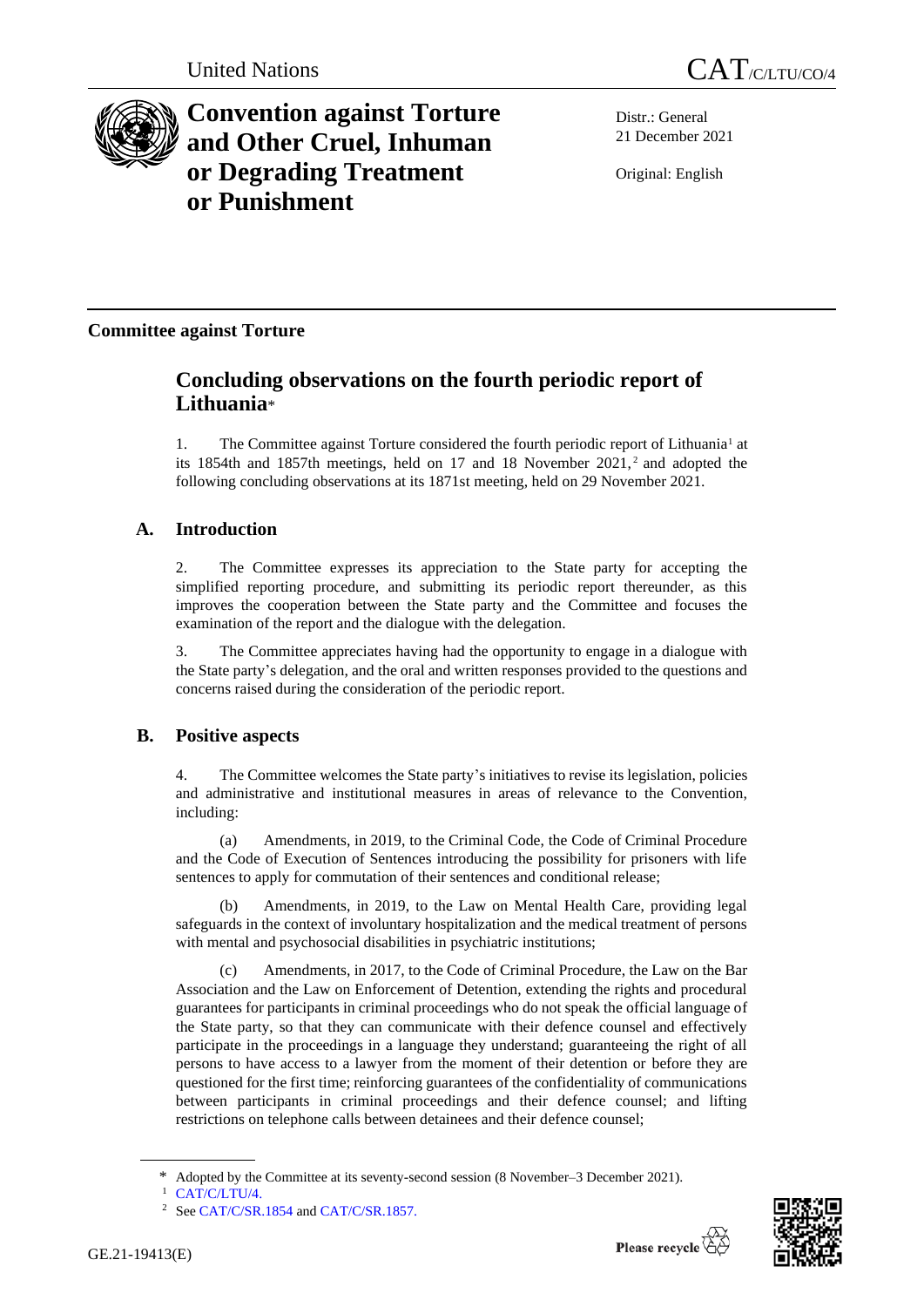(d) The abolishment of administrative arrest as a sanction through the adoption, in 2017, of the new Code of Administrative Offences;

Amendments, in 2017, to the Law on the Fundamentals of Protection of the Rights of the Child, prohibiting all forms of violence against children, including corporal punishment in all settings;

(f) Amendments, in 2017, to the Law on the Seimas Ombudsman, empowering the national preventive mechanism to carry out activities to prevent torture in places of deprivation of liberty in accordance with the Optional Protocol to the Convention, as well as measures that have resulted in the accreditation of the Seimas Ombudsman as a national human rights institution that is fully compliant with the principles relating to the status of national institutions for the promotion and protection of human rights (the Paris Principles);

(g) The abolishment, as of 2016, of the "relaxation rooms" in all "socialization centres" for minors and the closure of the Kaunas and Vilnius Children's Socialization Centres;

(h) Amendments, in 2015, to the Code of Criminal Procedure, reducing the maximum length of pretrial detention;

(i) Amendments, in 2015, to the Law on Enforcement of Detention, restricting the grounds for provisional transfers of detained persons from a remand prison to a police detention facility.

5. The Committee welcomes the utilization of new technologies to promote human rights education and the dissemination of knowledge about laws and rights, as well as for electronic surveillance and monitoring for the enforcement of sentences, which reduces the number of detained persons and increases the use of the non-custodial measures.

#### **C. Principal subjects of concern and recommendations**

#### **Pending follow-up issues from the previous reporting cycle**

6. In its previous concluding observations, $3$  the Committee requested the State party to provide follow-up information on the steps it had taken to implement the Committee's recommendations relating to strengthening legal safeguards for persons deprived of their liberty,<sup>4</sup> the duration of and the high number of persons held in pretrial and administrative detention <sup>5</sup> and conditions of detention in police arrest houses. <sup>6</sup> While noting with appreciation the replies submitted by the State party on 9 June 2015 under the follow-up procedure,<sup>7</sup> and referring to the letter dated 29 August 2016 from the Committee's Rapporteur for follow-up to concluding observations addressed to the State party, the Committee considers that the recommendations set out in paragraphs 10 and 11 (c) of its previous concluding observations have not yet been fully implemented (see paras. 8–9 below).

#### **Definition and criminalization of torture**

7. The Committee welcomes the 2019 amendments to the Criminal Code of the State party criminalizing torture as a separate offence that is not subject to the statute of limitation. The Committee considers the new definition of the offence of torture contained in article 100 (3) of the Criminal Code to be broadly in line with the provisions of article 1 of the Convention. It is concerned, however, that the definition does not explicitly include pain and suffering inflicted on persons for such purposes as obtaining from them, or a third person, information or a confession, punishing them for an act that they or a third person have committed or are suspected of having committed, or intimidating or coercing them or a third person, or for any reason based on discrimination of any kind, as required by the Convention. The Committee is also concerned that the Criminal Code fails to ensure appropriate penalties

<sup>3</sup> [CAT/C/LTU/CO/3,](http://undocs.org/en/CAT/C/LTU/CO/3) para. 29.

<sup>4</sup> Ibid., para. 10.

<sup>5</sup> Ibid., para. 11.

<sup>6</sup> Ibid., para. 19.

<sup>7</sup> [CAT/C/LTU/CO/3/Add.1.](http://undocs.org/en/CAT/C/LTU/CO/3/Add.1.)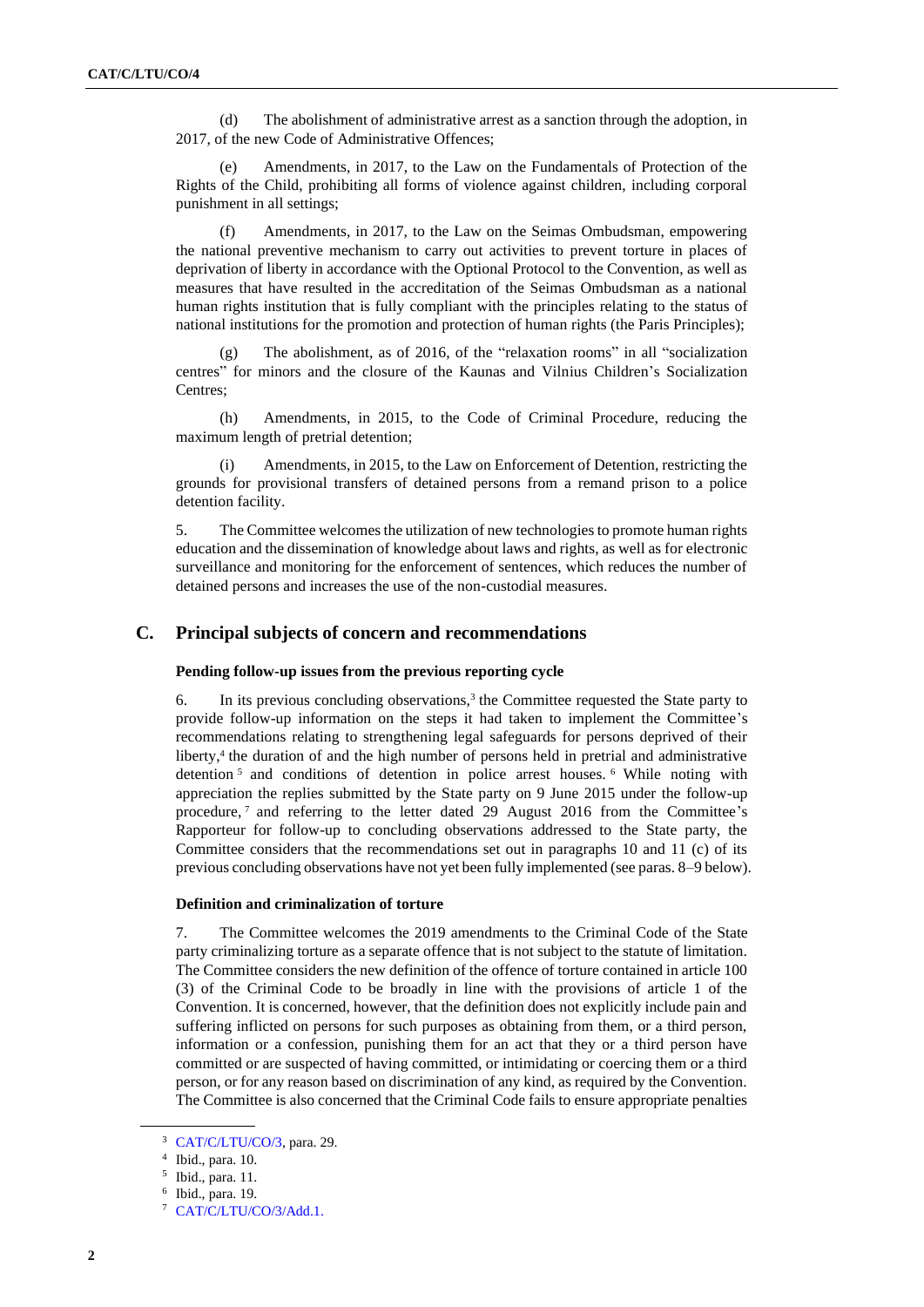for acts of torture, since it sets the maximum penalty for torture at five years of imprisonment, which is not commensurate with the gravity of this crime (arts. 1 and 4).

8. **The Committee urges the State party to amend the definition of the offence of torture contained in article 100 (3) of the Criminal Code to expressly include acts of torture committed for the purposes or reasons specified by the Convention, including for the purpose of intimidating, coercing or obtaining information or a confession from a third person. The State party should also ensure that penalties for torture in its legislation reflect the grave nature of this crime in accordance with article 4 (2), of the Convention.**

#### **Fundamental legal safeguards**

9. The Committee regrets not having received information on the results of monitoring activities conducted to ensure compliance in practice with fundamental legal safeguards against torture for detainees or any indication as to whether sanctions have been imposed in cases of non-compliance. The Committee also remains concerned that the period of remand detention in police detention facilities is not of minimal duration, and could last for up to 15 days for initial detentions and up to 7 days for provisional transfers from a remand prison to a police detention facility (arts. 2, 11 and 16).

10. **Recalling its previous recommendations,**<sup>8</sup> **the Committee recommends that the State party:**

(a) **Ensure that all persons who are arrested or detained are afforded in practice all fundamental safeguards against torture from the very outset of their deprivation of liberty, including the right to be informed of and understand their rights, to prompt access to a lawyer and, if necessary, to free legal aid; the right to notify a member of their family or another appropriate person of their own choice; and the right to have access to a medical examination by an independent doctor and, if possible, a doctor of their choice, in accordance with international standards;**

(b) **Ensure that the duration of detention on remand in police detention facilities is minimal, and that persons remanded in custody are always promptly transferred to a remand prison;** 

Ensure that the return of prisoners to police detention facilities is **exceptional and lasts for the shortest possible time.** 

#### **Refugee and migrant crisis**

11. The Committee notes the serious and unprecedented challenges the State party is facing in the context of the ongoing refugee and migrant crisis and is concerned at:

The restrictions imposed on the freedom of movement of refugees, asylum seekers and undocumented migrants, in particular the mandatory prolonged de facto detention of such persons, including families with children and vulnerable persons, in the framework of the border procedure at border crossing points, transit zones and other places adapted for those purposes, without access to procedural safeguards, including legal aid and judicial remedies, to challenge their de facto detention;

(b) The reports of poor reception conditions, such as overcrowding, a lack of heating, hot water and drinking water, food of inadequate quality, limited access to medical services and a lack of privacy, sanitary facilities and hygiene, in accommodation sites for asylum seekers, refugees and undocumented migrants, including in the Foreigners Registration Centre, State Border Guard Service facilities and ad hoc accommodation sites;

(c) The reported lack of an adequate mechanism to identify vulnerable individuals, including victims of torture and other ill-treatment, which undermines the timely provision of appropriate accommodation arrangements, support and services to such persons, tailored to their specific needs;

<sup>8</sup> [CAT/C/LTU/CO/3,](http://undocs.org/en/CAT/C/LTU/CO/3) paras. 10 and 11 (c).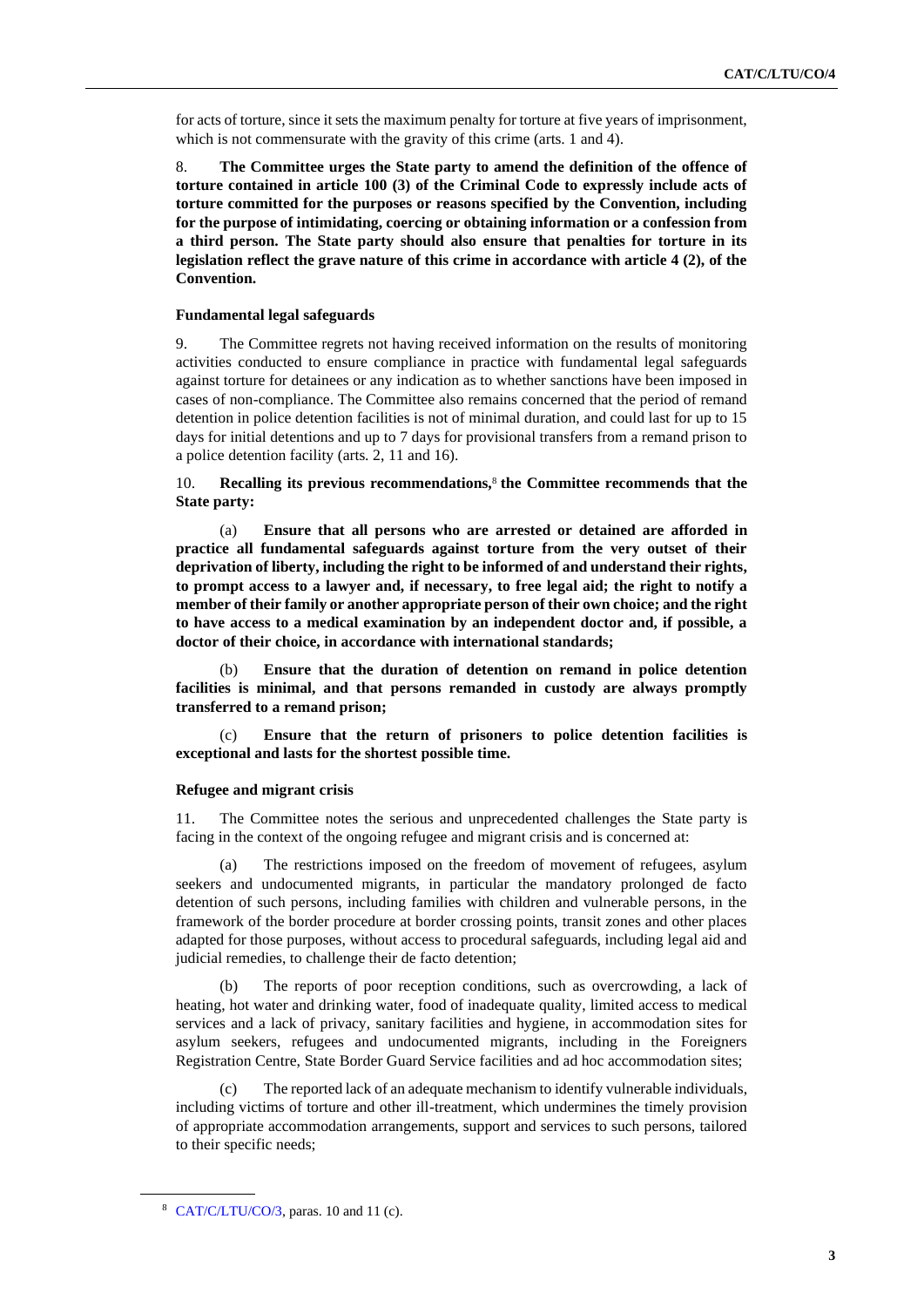(d) Reports of the disproportionate use of force and allegations of torture and illtreatment by security officials in accommodation sites for refugees, asylum seekers and undocumented migrants, including in Verebiejai camp, as well as the lack of measures to prevent and respond to gender-based violence in such places;

The lack of information on the asylum procedure, including access to legal assistance and interpreters for refugees and asylum seekers;

(f) Reported incidents of the collective expulsion of asylum seekers by the State party without reviewing their individual situations, including the practice of pushback operations, whereby arriving asylum seekers, including children, have been deterred from crossing the border of the State party and left in the proximity of the border in dire conditions, with no access to asylum procedures, food, water and shelter;

(g) The quality and fairness of factual and legal assessments and interviews in the framework of the asylum procedure in the State party, which is reportedly suffering from speedy processing focused on denial of asylum rather than an objective and fair review of asylum applications;

(h) Amendments to the Law on the Legal Status of Aliens restricting the right of asylum seekers, in particular those who have arrived irregularly or attempting to irregularly cross the border of the State party, to apply for asylum in times of emergency, as well as an unreasonably short seven-day period to lodge an appeal against a decision on asylum applications and the absence of an automatic suspensive effect of appeal proceedings before an independent mechanism;

(i) Reported restrictions during times of emergency on monitoring by the national human rights institution, non-governmental organizations and journalists of the situation of asylum seekers, refugees and migrants at the border zones of the State party (arts. 2, 3, 12, 13 and 16).

12. **The Committee urges the State party to:**

(a) **Take measures to ensure that detention of asylum seekers, refugees and undocumented migrants, including in the framework of the border procedure, encompasses requisite safeguards against unlawful or arbitrary detention, and is used only when it is approved by a judicial order as a last resort and when it is necessary and proportionate; such detention should be used for as short a period as possible, the duration of which will be prescribed by law, and take place in adequate conditions;**

(b) **Refrain from detention of families with children and vulnerable asylum seekers;** 

(c) **Take the measures necessary to ensure appropriate reception conditions in accommodation sites for asylum seekers and refugees, including appropriate accommodation, adequate and sufficient food, clothes, other non-food items and psychosocial and health-care services, taking into account the specific needs of vulnerable persons;**

(d) **Implement alternative reception arrangements in local communities, notably for vulnerable asylum seekers and refugees, and further develop the reception system, based on coordinated contingency planning, to ensure that the accommodation capacity, support and services are sufficient and adjusted to the needs to respond effectively in situations where larger numbers of asylum seekers and refugees arrive during a short period of time;**

(e) **Conduct a thorough, prompt and independent investigation into all instances of alleged torture and ill-treatment in places of immigration detention and accommodation sites for asylum seekers, refugees and undocumented migrants;**

(f) **Ensure access to information on asylum procedures and legal aid without discrimination and inform asylum seekers about decisions on their asylum applications in a language they understand, including in times of emergency;**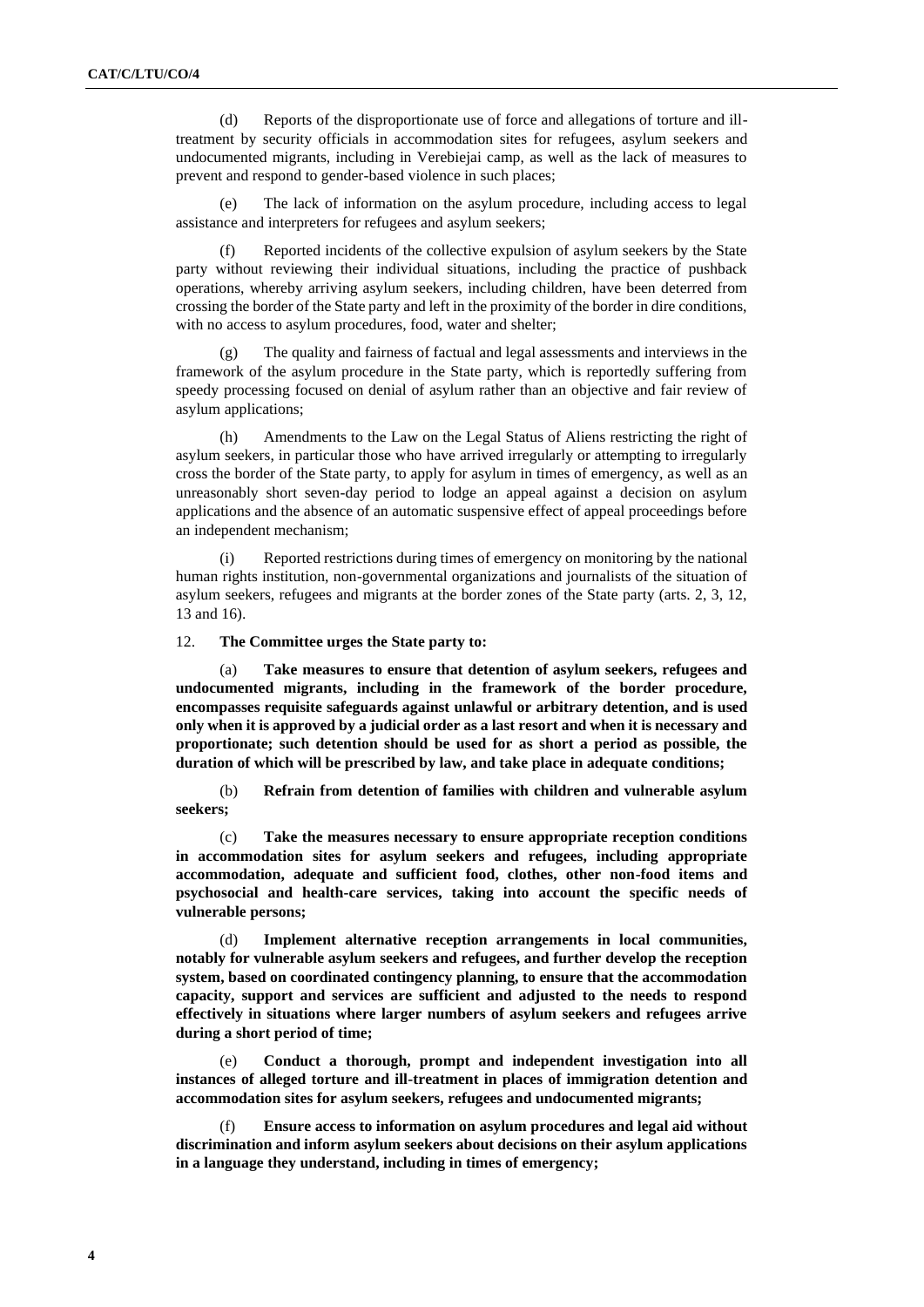(g) **Ensure that all asylum seekers, including those arriving in an irregular manner and in times of emergency, have the right, in law and in practice, to apply for asylum and to remain on the territory pending the outcome of the asylum procedure;** 

(h) **Ensure that asylum requests receive appropriate consideration by the competent authorities and fair treatment is guaranteed at all stages of asylum proceedings, including an opportunity for an effective and impartial review by an independent decision mechanism, with an automatic suspensive effect;**

Ensure unhindered access of the national human rights institution, non**governmental organizations and journalists to the border zones affected by the emergency situation.**

#### **National preventive mechanism**

13. The Committee welcomes the designation of the Seimas Ombudsman as the national preventive mechanism under the Optional Protocol to the Convention. However, it is concerned about the shortage of staff of the Human Rights Office of the Seimas Ombudsman assigned to tasks and activities related to the mechanism (art. 2).

14. **The State party should ensure the operational autonomy of the national preventive mechanism and provide it with the necessary earmarked financial and human resources for the performance of its work, in accordance with article 18 (1) and (3) of the Optional Protocol.**

#### **Conditions of detention**

15. The Committee appreciates the information on the measures taken by the State party to improve conditions of detention in places of deprivation of liberty, in particular in police arrest houses, and to reduce the prison population, including through the introduction of alternatives to detention and the wider application of suspended sentences and conditional release. It also notes with satisfaction the information about the closure of Lukiškės Remand Prison and Kybartai correctional institution, as well as the plans to close Šiauliai Remand Prison. Nevertheless, the Committee is concerned that the conditions of detention in some prison facilities continue to fall short of international standards, including with regard to the quality and quantity of food, hygiene, ventilation and access to natural light. The Committee is further concerned at the low staffing levels in prisons as regards both custodial and healthcare staff. It is also concerned at reports of excessive use of force by prison staff, including with electrical discharge weapons (tasers), large-scale inter-prisoner violence, drug trafficking, the spread of human immunodeficiency virus (HIV) and hepatitis C, and the lack of timely access to medical treatment for such diseases. Lastly, the Committee is concerned that the integration of prisoners serving life sentences into the general prison population remains minimal (arts. 2, 11 and 16).

16. **The State party should take further necessary steps to ensure that detention conditions are in line with relevant international human rights standards, and, in particular, should:**

(a) **Continue to take steps to improve conditions in all prison facilities with regard to the material conditions of detention, including as regards hygiene, sanitation, ventilation and the quality of food, with a view to bringing them into line with the United Nations Standard Minimum Rules for the Treatment of Prisoners (the Nelson Mandela Rules);**

(b) **Further extend application of non-custodial measures in the penal sanction system as alternatives to detention, in line with the United Nations Standard Minimum Rules for Non-custodial Measures (the Tokyo Rules) and the United Nations Rules for the Treatment of Women Prisoners and Non-custodial Measures for Women Offenders (the Bangkok Rules);**

(c) **Continue to adapt and renovate outdated prison infrastructure in order to reduce the number of cells that can hold large numbers of prisoners, prevent interprisoner violence and eradicate the criminal subculture;**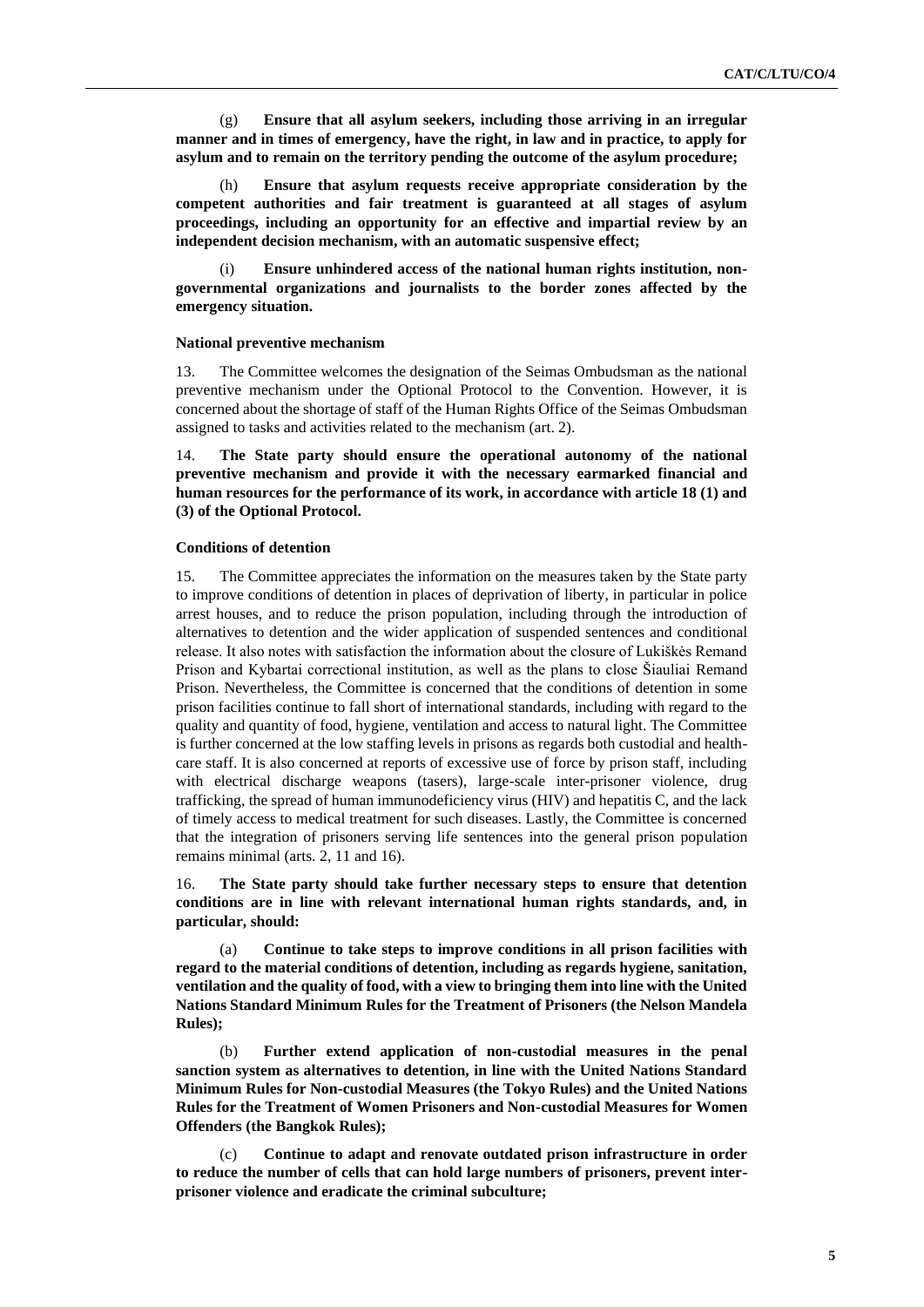(d) **Strengthen the effectiveness of complaints mechanisms for reporting cases of violence, and examine, record and investigate all injuries, suicides and deaths resulting from inter-prisoner or other violence, prosecute those responsible and prevent such incidents from recurring in the future by taking appropriate measures based on dynamic security principles;** 

(e) **Strengthen the independent and regular monitoring of all places of deprivation of liberty by the Seimas Ombudsman acting as the national preventive mechanism under the Optional Protocol to the Convention, as well as other independent and impartial mechanisms, including through conducting unannounced visits to places of deprivation of liberty;**

(f) **Further improve the remuneration and working conditions of prison staff, increase the number of custodial and health-care personnel, including psychiatrists, and continue to provide training, including on the provisions of the Convention and on prison management and the prevention of inter-prisoner violence;**

(g) **Ensure that the use of electrical discharge weapons (tasers) is strictly compliant with the principles of necessity, subsidiarity, proportionality, advance warning (where feasible) and precaution; and that they are not included as part of the regular equipment of custodial staff in prisons and other places of deprivation of liberty;**

(h) **Reinforce its efforts to combat drug trafficking in prisons; continue to combat the spread of HIV and hepatitis C and take further steps to provide adequate and timely treatment to infected prisoners, as well as ensure that all prisoners and detainees continue to be offered coronavirus disease (COVID-19) vaccines;**

(i) **Continue to take further measures to ensure the integration of prisoners serving life sentences into the general prison population.** 

#### **Prompt, thorough independent and impartial investigations**

17. In the light of the information provided by the State party in its periodic report,<sup>9</sup> and in the course of the dialogue with the Committee, the Committee observes the low number of complaints, prosecutions and convictions in cases of excessive use of force by law enforcement officials in places of deprivation of liberty, as well as in relation to military personnel in the armed forces. In this connection, the Committee is concerned that investigations in such cases can be carried out through internal investigation mechanisms, such as the "anti-corruption (immunity) units" within the prison and police structures, which are directly subordinate to the head of the relevant institution, as well as by means of internal investigation within the national defence system, which puts into question the impartiality and effectiveness of the investigations (arts. 12–13).

18. **The State party should:**

(a) **Ensure that all allegations of excessive use of force by law enforcement officials against persons in custody, as well as in the armed forces in relation to military personnel, are investigated promptly, effectively and impartially by mechanisms that are structurally and operationally independent, with no institutional or hierarchical connection between the investigators and the alleged perpetrators; and also ensure that perpetrators, if found guilty, are punished in a manner that is commensurate with the gravity of their acts;**

(b) **Ensure that all persons under investigation for having committed acts of torture or ill-treatment are suspended immediately from their duties and remain so throughout the investigation, while ensuring that the principle of presumption of innocence is observed;**

(c) **Provide the Committee with information on the number of cases of excessive use of force by law enforcement and military officials that have been** 

<sup>9</sup> [CAT/C/LTU/4,](http://undocs.org/en/CAT/C/LTU/4) paras. 132–136, 145–151 and 177.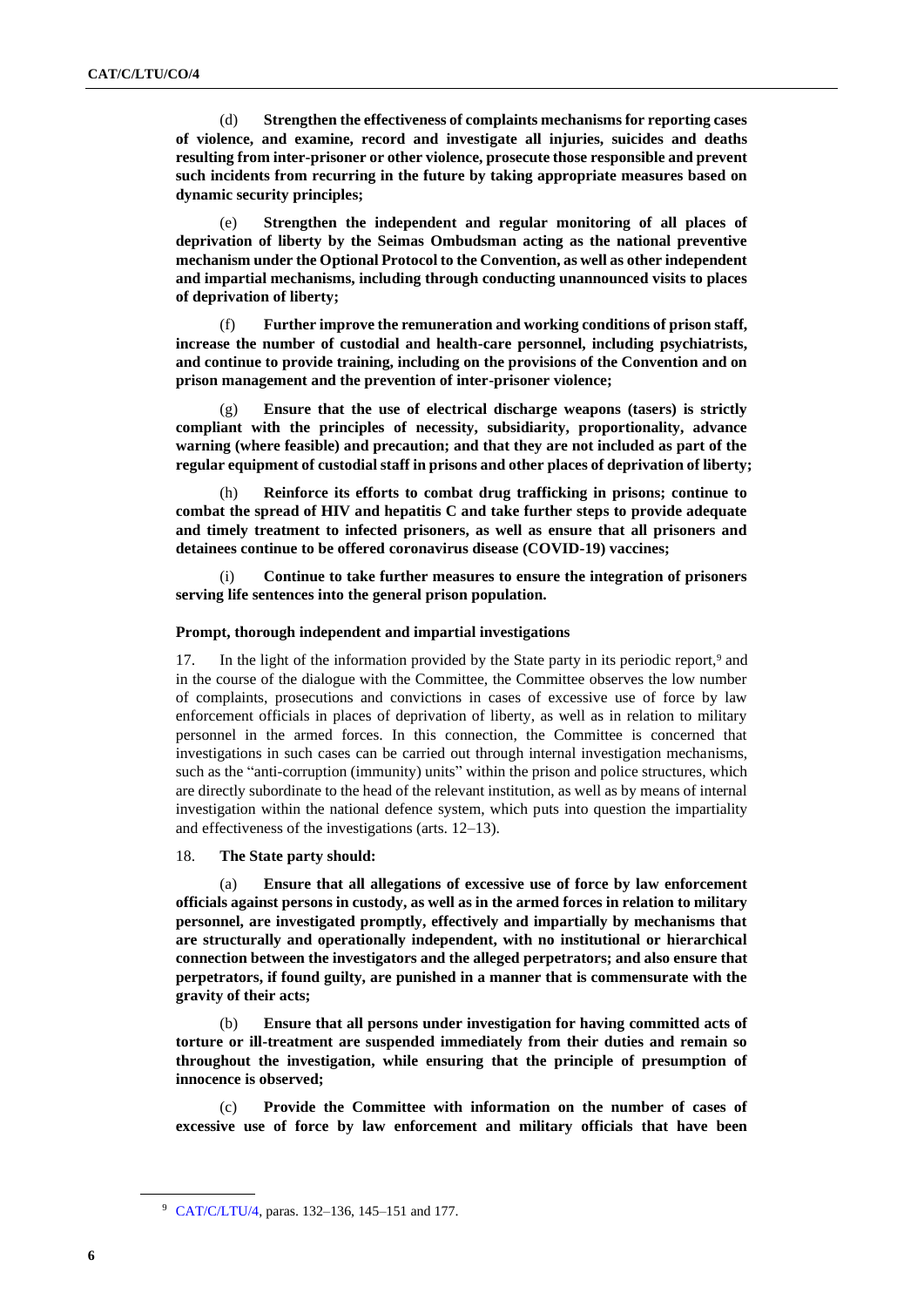**investigated, the number of perpetrators who have been prosecuted for acts of torture and ill-treatment and the penalties applied to those found guilty.**

#### **Investigation in the context of the involvement in the extraordinary rendition and secret detention programme**

19. Recalling its previous concluding observations,<sup>10</sup> as well as concerns raised by the Human Rights Committee  $11$  and the Committee on Enforced Disappearances  $12$  in their respective concluding observations, the Committee regrets the lack of significant progress in the investigation of the alleged instances of extraordinary rendition, secret detention, torture and ill-treatment under the extraordinary rendition and secret detention programme carried out by the United States Central Intelligence Agency in the State party, in particular in relation to Abu Zubaydah and Mustafa Ahmed al-Hawsawi. The Committee notes that, notwithstanding the findings of the European Court of Human Rights in the case of *Abu Zubaydah v. Lithuania* and the execution process currently ongoing in relation to the judgment, no tangible results have been achieved thus far in identifying those responsible and bringing perpetrators to justice (arts. 2–3, 12–14 and 16).

20. **The Committee urges the State party to complete the investigation within a reasonable time and hold perpetrators to account, ensuring transparency and a sufficient degree of public scrutiny of the process, as well as providing appropriate redress and reparation to victims. The Committee requests the State party to provide it with updated information on the findings of the investigation and, if appropriate, sanctions for those responsible.**

#### **Training**

21. The Committee appreciates the information provided by the State party on the human rights training programmes for members of the police, State Border Guard officers, prison staff, public prosecutors and judges, as well as the training based on the Manual on the Effective Investigation and Documentation of Torture and Other Cruel, Inhuman or Degrading Treatment or Punishment (Istanbul Protocol) provided to medical professionals dealing with detainees. Nonetheless, the Committee regrets that it has received no information on specific training programmes concerning the human rights dimension of the fight against terrorism based on the United Nations Global Counter-Terrorism Strategy. The Committee is also concerned at the lack of information on the evaluation of the impact of training programmes with regard to the prevention and absolute prohibition of torture and illtreatment (art. 10).

#### 22. **The State party should:**

(a) **Further develop mandatory training programmes to ensure that all public officials, in particular law enforcement officials, prison staff and staff dealing with asylum seekers, refugees and illegal migrants, including medical personnel, have a good knowledge of the standards of the Convention and are fully aware that violations will not be tolerated and will be investigated, and that those responsible will be prosecuted and, on conviction, appropriately sanctioned;**

(b) **Ensure that all relevant staff, in particular judicial and medical personnel, are specifically trained to identify and document cases of torture and ill-treatment, and to refer such cases to competent investigative authorities, in accordance with the Istanbul Protocol;**

(c) **Ensure that the human rights pillar of the United Nations Global Counter-Terrorism Strategy is embedded in the planning and organization of training programmes in the sphere of the fight against terrorism;**

<sup>10</sup> [CAT/C/LTU/CO/3,](http://undocs.org/en/CAT/C/LTU/CO/3) para. 16.

<sup>11</sup> [CCPR/C/LTU/CO/4,](http://undocs.org/en/CCPR/C/LTU/CO/4) para. 23.

<sup>12</sup> [CED/C/LTU/CO/1,](http://undocs.org/en/CED/C/LTU/CO/1) para. 21.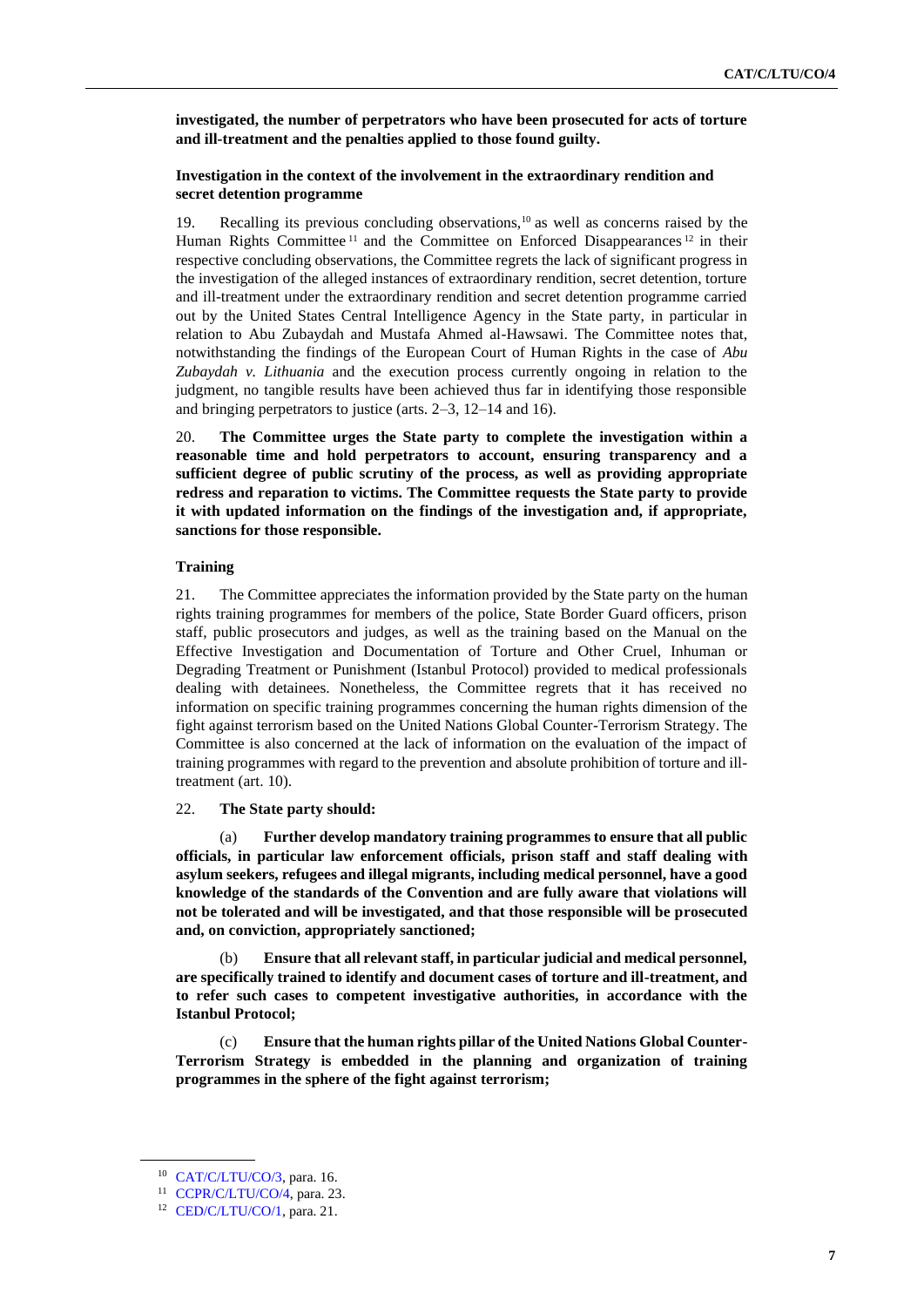#### (d) **Evaluate the effectiveness and impact of such training on the prevention and absolute prohibition of torture and ill-treatment on the basis of specifically developed methodologies.**

#### **Domestic violence**

23. The Committee appreciates the positive steps taken by the State party to address domestic violence, including the abolishment in 2017 of the private prosecution institute and the draft amendments to the Law on Protection against Domestic Violence, providing for the application of protection orders against alleged offenders and the provision of assistance to victims. Nonetheless, the Committee is concerned that domestic violence represents a persistent problem in the State party and is not a separate crime in the Criminal Code. It is also concerned at the lack of detailed data provided, disaggregated by sex, age and type of crime, the number of complaints, investigations, prosecutions and sentences imposed for acts of domestic violence, and the inadequate redress provided to victims (arts. 2 and 16).

24. **The State party should adopt additional measures to combat all forms of violence against women, including domestic violence, especially those cases involving actions or omissions by State authorities and other entities that engage the international responsibility of the State party under the Convention. In particular, the Committee recommends that the State party:**

(a) **Define and introduce domestic violence, including sexual violence and marital rape, as a specific criminal offence in its Criminal Code, with appropriate sanctions;**

(b) **Ensure that all allegations of domestic violence, including sexual violence and violence against children, are registered by the police, that all allegations of domestic violence are promptly, impartially and effectively investigated, and that alleged perpetrators are prosecuted and, if convicted, punished appropriately;** 

(c) **Ensure that victims of domestic violence benefit from protection and have access to medical and legal services, including counselling, safe and adequately funded shelters, and redress, including rehabilitation;**

(d) **Improve data collection, disaggregated by age, sex and type of crime, on the number of complaints, investigations, convictions and sentences imposed for acts of domestic violence and on the protection measures, including shelters, legal and medical services and redress provided to victims.** 

#### **Trafficking in persons**

25. The Committee values the efforts made by the State party to combat trafficking in persons, including the amendments to the Criminal Code extending criminal liability for trafficking in persons; the wide range of training activities provided for the relevant public officials; and the Inter-institutional Action Plan on Combating Human Trafficking for the period 2020–2022. However, the Committee regrets that it did not receive sufficient information on the number of cases investigated and the sanctions imposed for trafficking in persons and on concrete measures of protection and support offered to victims (arts. 2 and 16).

#### 26. **The State party should:**

(a) **Continue to take measures to prevent and eradicate trafficking in persons, including by providing specialized training to public officials on identifying victims and on investigating, prosecuting and sanctioning perpetrators;**

(b) **Promptly, effectively and impartially investigate the crime of trafficking in persons and related practices, and prosecute and punish perpetrators in accordance with the gravity of the crime;**

(c) **Ensure the protection of and provide redress to victims of trafficking, including legal, medical and psychological aid and rehabilitation, as well as adequate shelters and assistance in reporting incidents of trafficking to the police;**